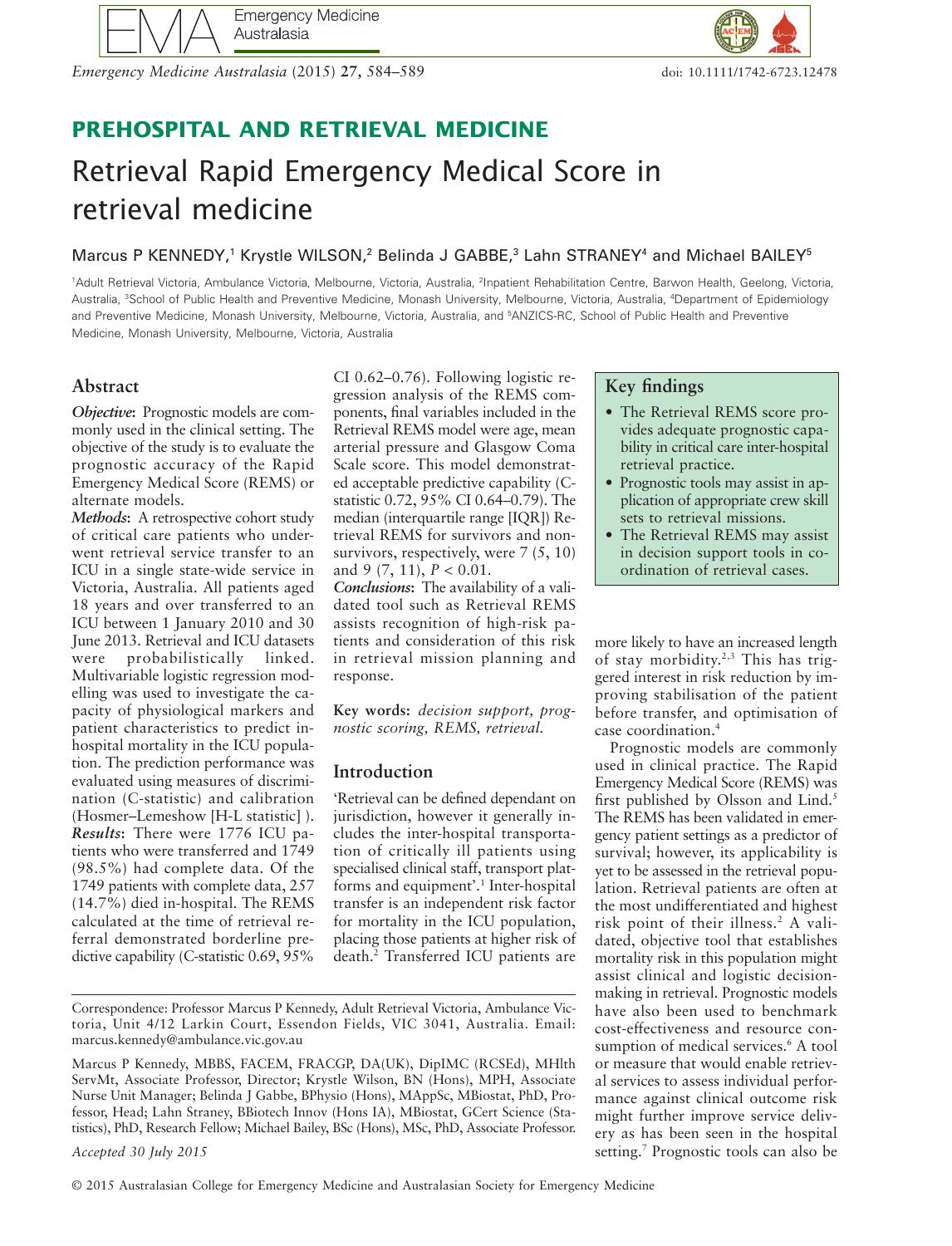| Variable    |      | High abnormal range |                          |                   |             |                          | Low abnormal range |                   |                   |                   |          |
|-------------|------|---------------------|--------------------------|-------------------|-------------|--------------------------|--------------------|-------------------|-------------------|-------------------|----------|
|             | $+6$ | $+5$                | $+4$                     | $+3$              | $+2$        | $+1$                     | $\overline{0}$     | $+1$              | $+2$              | $+3$              | $+4$     |
| <b>MAP</b>  |      | —                   | >159                     | 130-159           | $110 - 129$ |                          | $70 - 109$         | $\qquad \qquad -$ | $50 - 69$         | $\qquad \qquad -$ | < 50     |
| <b>HR</b>   |      | —                   | >179                     | 140-179           | 110-139     | $\qquad \qquad -$        | $70 - 109$         | —                 | $55 - 69$         | $40 - 54$         | $<$ 39   |
| <b>RR</b>   |      | —                   | >49                      | $35 - 49$         | —           | $25 - 34$                | $12 - 24$          | $10 - 11$         | $6 - 9$           | $\qquad \qquad -$ | $\leq$ 5 |
| $SpO2(\%)$  |      |                     |                          | $\qquad \qquad -$ |             |                          | >89                | 86-89             | $\qquad \qquad -$ | $75 - 85$         | <7.5     |
| GCS         | —    |                     |                          |                   | —           | $\overline{\phantom{0}}$ | >13                | $11 - 13$         | $8 - 10$          | $5 - 7$           | $\leq$ 5 |
| Age (years) | >74  | $66 - 74$           | $\overline{\phantom{0}}$ | $55 - 64$         | $45 - 54$   | $\overline{\phantom{0}}$ | <45                |                   |                   |                   |          |

|  | <b>TABLE 1.</b> Scoring system for the parameters in the Rapid Emergency Medical Score (REMS) |  |  |  |  |  |  |  |
|--|-----------------------------------------------------------------------------------------------|--|--|--|--|--|--|--|
|--|-----------------------------------------------------------------------------------------------|--|--|--|--|--|--|--|

GCS, Glasgow Coma Scale; HR, heart rate; MAP, mean arterial pressure; RR, respiratory rate; SpO<sub>2</sub>, peripheral oxygen saturation.

incorporated into electronic decision support tools that assist clinicians in balancing resource, risk and logistic options in complex patient transfer scenarios. Mortality prediction models have been used effectively in the ICU population for many years.8 One common tool is the Adult Physiology and Chronic Health Score (APACHE) score that included an evaluation of health status preadmission and a physiological score related to degree of acute illness. The APACHE II is a validated and revised version of the tool $\frac{9}{2}$ 

The Rapid Acute Physiology Score (RAPS) is an abbreviated version of the APACHE II. The RAPS is considered to be a simpler tool for prognostication in the ED, enabling more rapid assessment of patient acuity.<sup>5</sup> In the pre-hospital setting, a validation study reported that the RAPS was a poor predictor of illness severity and physiological stability before and after patient transport between hospital services.<sup>10,11</sup>

REMS was developed to further abbreviate the already validated APACHE  $II$ <sup>5</sup> As described in Table 1, the REMS is a 6-item data scale: age, heart rate (HR), respiratory rate (RR), mean arterial pressure (MAP), Glasgow Coma Scale (GCS) score and peripheral oxygen saturation  $(SpO<sub>2</sub>)$ .<sup>5</sup> REMS is a sum of the values with a maximum score of 26.12

The REMS was modelled initially on ED and ICU patient data.<sup>5</sup> Validation studies assessing the REMS found acceptable to excellent levels of discrimination, ranging from an area under the curve (AUC) of 0.7413 to  $0.91<sup>12</sup>$  in ED and trauma populations, respectively. When compared with other prognostic models, the REMS was found to have a similar discriminatory power to the APACHE score<sup>5</sup> and superior discrimination compared with the RAPS.12–14

The primary aim of the present study was to investigate the ability of the REMS score to predict in-hospital mortality in the retrieval patients who were transferred by Adult Retrieval Victoria (ARV), and who were admitted to ICU. The secondary aim was to assess which components of the REMS are the most important predictors of in-hospital mortality in this retrieval population.

#### **Methods**

#### *Setting*

ARV is a statewide retrieval service established in 2007. ARV case processes are based around structured telephone or tele-health consultation between a referring site and a medical coordinator, who is a critical care specialist medical practitioner. The service manages over 4000 cases per annum and 2500 critical care retrieval transfers.15

The State of Victoria, Australia, has a population of 5.8 million people, $16$ of whom 76% reside in the capital, Melbourne. The catchment area of ARV covers over 250 000 km2 and spans a radius of 450 km.

#### *Datasets*

The ARV dataset includes demographic and clinical information. The Australian and New Zealand Intensive Care Society  $(ANZICS)^{17}$  is the custodian of ICU data in Victoria and its Centre for Outcome and Resource Centre Adult Patient Database (CORE APD) captures data about in-hospital and ICU mortality, interventions, physiological and biochemical markers, and patient outcomes.

#### *Inclusion criteria*

All adult (18 years or over) patients transferred by ARV, who were admitted to an ICU between 1 January 2010 and 30 June 2013, were included.

#### *Data linkage*

ARV and ANZICS databases were linked probabilistically. Similar methods of data linkage have been validated and are commonly used in public health linkage projects.18 The cases were linked based on five identifiers: hospital site, hospital admission date, age, sex and presenting diagnosis. This data linkage method has been applied to these datasets previously, with a known linkage accuracy of 84%.19 During the study period, ARV retrieved 4934 patients. A total of 1776 patients were linked between the ARV and ANZICS datasets, representing patients retrieved to an ICU. This corresponds to an ICU admission rate of 36%, which is consistent with previous data in ARV annual reporting. $19$ 

#### *Variables*

Variables extracted from the datasets included age, date, sex, time of arrival, hospital service level, vital signs and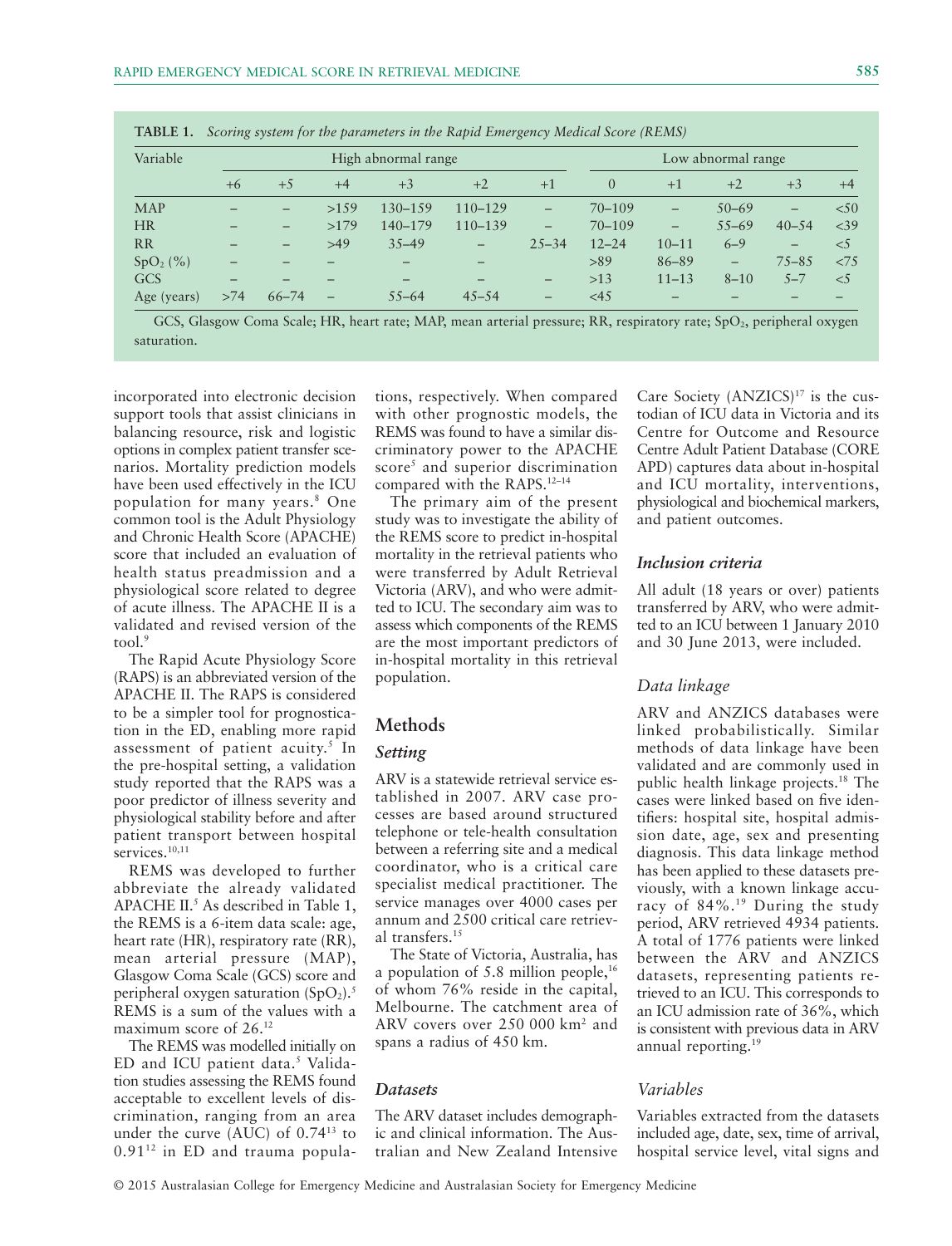|                             | Survived $(n = 1492)$ | Died ( $n = 257$ ) |
|-----------------------------|-----------------------|--------------------|
| <b>REMS</b> components      |                       |                    |
| Age                         |                       |                    |
| Mean $(SD)$                 | 54.7 (18.1)           | 65.2(14.4)         |
| Median (IQR)                | 56 (41–69)            | $67(56-76)$        |
| GCS, $n$ (%)                |                       |                    |
| $3 - 8$                     | 545 (36.6)            | 128 (49.8)         |
| $9 - 12$                    | 113(7.6)              | 22(8.6)            |
| $13 - 15$                   | 833 (55.9)            | 107(41.6)          |
| Respiratory rate, mean (SD) | 19.1(8.1)             | 18.2(6.9)          |
| Heart rate, mean (SD)       | 92.8(24.1)            | 91.7(24.8)         |
| MAP, mean (SD)              | 89.5(22.8)            | 89.7 (24.7)        |
| $SpO2$ , mean (SD)          | 96.5(7.8)             | 96.5(7.6)          |
| Patient characteristics     |                       |                    |
| Gender, $n$ (%)             |                       |                    |
| Male                        | 911 (61.1)            | 163(63.4)          |
| Diagnosis type, $n$ (%)     |                       |                    |
| Other <sup>+</sup>          | 387 (90.1)            | 40 (9.4)           |
| Neuro                       | 296(75.3)             | 97(24.7)           |
| Trauma                      | 281 (92.4)            | 23(7.6)            |
| Cardiac                     | 211 (81.2)            | 49 (18.9)          |
| Respiratory                 | 196 (88.3)            | 26 (11.7)          |
| Sepsis                      | 121 (84.6)            | 22(15.4)           |

†Diagnostic type; Other, includes diagnostic categories endocrine, Ear Nose and Throat,<sup>14</sup> gastrointestinal, genitourinary, gynaecology, haematology, immune/allergy, multi-organ failure, oncology, renal, shock, toxicology, vascular and other. GCS, Glasgow Coma Scale; IQR, interquartile range; MAP, mean arterial pressure; REMS, Rapid Emergency Medical Score; SpO<sub>2</sub>, peripheral oxygen saturation.

diagnostic category at the time of retrieval referral. The vital signs included were HR, RR, SpO2, GCS, MAP, systolic and diastolic blood pressure (SBP, DBP). Additional variables extracted from the ANZICS data included the time of arrival at ICU, APACHE III score, discharge destination, death, and all items of the APACHE III and the linkage variables. The diagnostic categories collected from the ARV dataset were collapsed into six groups due to the low frequency of cases in some diagnostic categories. The groups were cardiac, neurology and neurosurgery, trauma, respiratory, sepsis and other.

#### *Ethics*

Ethical approval for this project was obtained from Monash University Human Research Ethics Committee. The project was approved by the

research committees of Ambulance Victoria and the ANZICS CORE.

#### *Descriptive statistics and modeling*

We separately described the characteristics of survivors and patients who died. Where appropriate, continuous variables were described using the mean and standard deviations (SD) or the median and interquartile range (IQR). Categorical data were described using frequencies and percentages.

We established three different model forms:

- **1.** the REMS calculated from patient values collected at the referral hospital at the time of retrieval referral call;
- **2.** the scores for the individual components of the score; and
- **3.** a revised (Retrieval) REMS based on the significant component elements.

We assessed the out-of-sample performance using 200 random splits of the data for each of the three model forms (a total of 600 models were performed). Data were randomly allocated into two subsets to be used for model building (80%) and validation (20%).

The coefficients estimated by the model derived from the building subset were applied to the validation set to estimate mortality risk. We assessed discrimination between death and survival by calculating the C-statistic; comparing the predicted mortality to the observed mortality using the AUC of the receiver operating characteristic (ROC) plot of sensitivity *versus* 1-specificity. The mean and distribution of the C-statistic were used to assess discrimination and construct an uncertainty interval.

The final model coefficients and standard error estimates for each model were calculated by bootstrapping with 200 repetitions using the entire dataset. We used the Hosmer– Lemeshow goodness of fit test to evaluate calibration across the deciles of risk.

All analyses were conducted using Stata 12.1 (StataCorp LP, College Station, TX, USA).

#### **Results**

There were 1776 ICU patients who were transferred by ARV between January 2010 and June 2013. For the present study, 1749 (98.5%) had complete data. Of these, 257 (14.7%) died in-hospital.

There was no association between sex and in-hospital mortality. Age and diagnostic group were associated with in-hospital mortality (Table 2). The proportion of in-hospital deaths increased with age group. Neurology or neurosurgical patients had the highest proportion of in-hospital deaths (Table 2).

An analysis of the Predictive model for REMS, REMS components and Retrieval REMS and comparison of prediction tools by survivors and nonsurvivors is presented in Tables 3 and 4. Although it demonstrated adequate goodness of fit across the deciles of risk, the REMS (model 1) demonstrated modest predictive performance (Cstatistic =  $0.69$ , Table 3). Each unit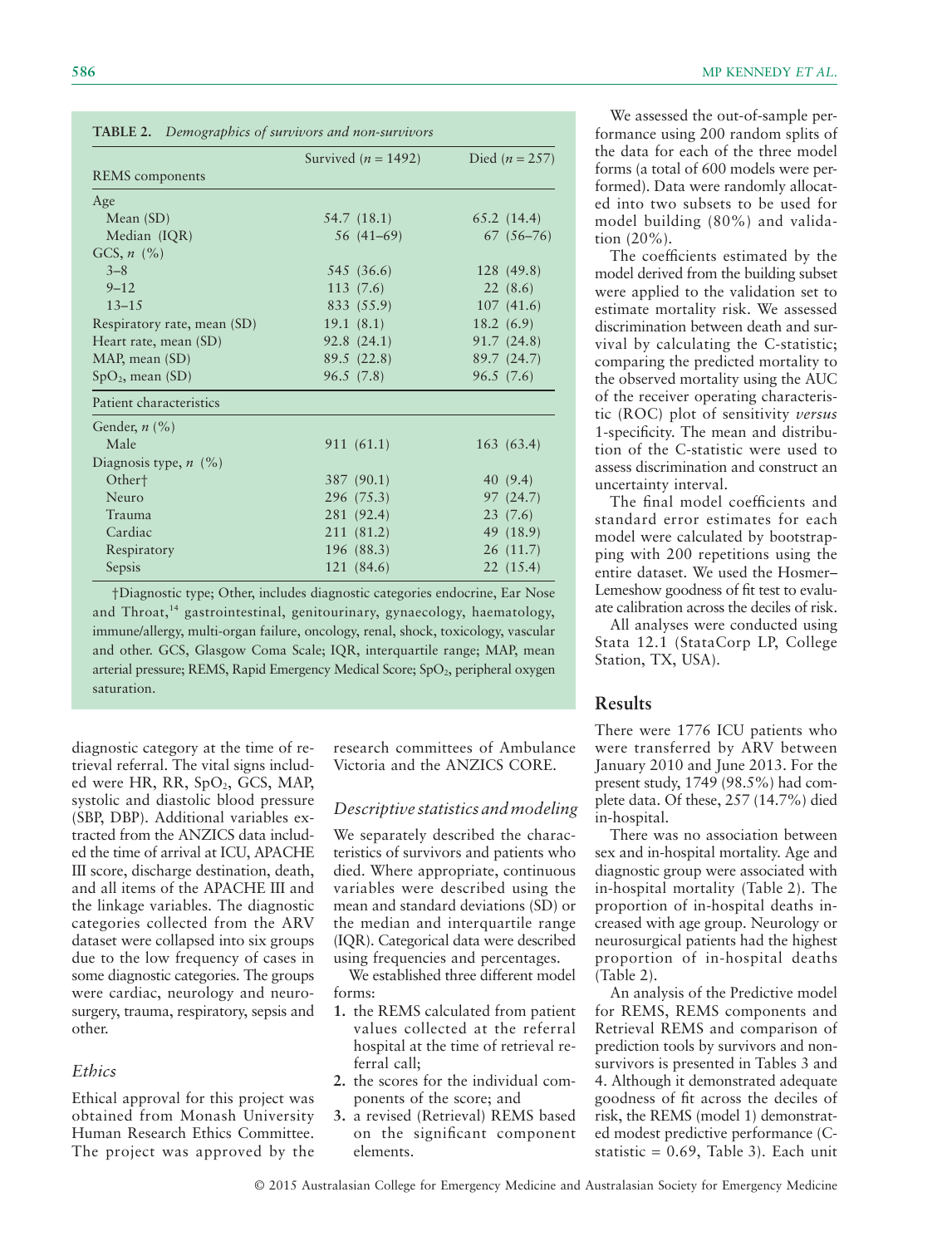|                |                       | Coefficient (95% CI)              | Odds ratio (95% CI)                 | $P$ -value | C-statistic<br>$(95\%$ uncertainty<br>interval) | Goodness<br>of fit,<br>P-value |
|----------------|-----------------------|-----------------------------------|-------------------------------------|------------|-------------------------------------------------|--------------------------------|
| Model          | <b>REMS</b>           | $0.203$ (0.163 to 0.243)          | 1.225 $(1.177 \text{ to } 1.275)$   | < 0.001    | $0.69$ $(0.62 - 0.76)$                          | 0.38                           |
| $\mathbf{1}$   | Constant              | $-3.255$ ( $-3.600$ to $-2.911$ ) |                                     | < 0.001    |                                                 |                                |
| Model          | Heart rate            | $0.042$ (-0.088 to 0.171)         | $1.043$ (0.916 to 1.187)            | 0.528      | $0.72(0.64 - 0.78)$                             | 0.83                           |
| $2+$           | <b>MAP</b>            | $0.212$ (0.098 to 0.326)          | 1.236 $(1.103 \text{ to } 1.385)$   | < 0.001    |                                                 |                                |
|                | Respiratory rate      | $-0.008$ ( $-0.211$ to 0.194)     | $0.992$ $(0.810 \text{ to } 1.214)$ | 0.936      |                                                 |                                |
|                | GCS                   | $0.263$ (0.183 to 0.343)          | 1.301 $(1.201 \text{ to } 1.410)$   | < 0.001    |                                                 |                                |
|                | Age                   | $0.344$ (0.269 to 0.418)          | 1.410 $(1.309 \text{ to } 1.519)$   | < 0.001    |                                                 |                                |
|                | SpO <sub>2</sub>      | $-0.066$ ( $-0.307$ to 0.176)     | $0.936$ (0.736 to 1.192)            | 0.593      |                                                 |                                |
|                | Constant              | $-3.626$ ( $-4.069$ to $-3.182$ ) |                                     | < 0.001    |                                                 |                                |
| Model          | <b>Retrieval REMS</b> | $0.291$ (0.233 to 0.350)          | 1.338 $(1.262 \text{ to } 1.419)$   | < 0.001    | $0.72$ $(0.64 - 0.79)$                          | 0.92                           |
| 3 <sup>±</sup> | Constant              | $-3.532$ $(-3.936$ to $-3.129)$   |                                     | < 0.001    |                                                 |                                |

**TABLE 3.** *Predictive model for REMS, REMS components and Retrieval REMS*

Components are modelled using their score; † and ‡ include MAP score, GCS score and age score. GCS, Glasgow Coma Scale; MAP, mean arterial pressure; REMS, Rapid Emergency Medical Score; SpO<sub>2</sub>, peripheral oxygen saturation.

| Comparison of prediction tools by survivors and non-survivors<br>TABLE 4. |                              |                          |                      |                          |  |  |  |  |  |
|---------------------------------------------------------------------------|------------------------------|--------------------------|----------------------|--------------------------|--|--|--|--|--|
|                                                                           |                              | Survived<br>$(n = 1443)$ | Died<br>$(n = 239)$  | <b>Test</b><br>statistic |  |  |  |  |  |
| <b>REMS</b><br><b>Retrieval REMS</b>                                      | Median (IQR)<br>Median (IQR) | 6(4, 9)<br>7(5, 10)      | 9(6, 11)<br>9(7, 11) | P < 0.01<br>P < 0.01     |  |  |  |  |  |

IQR, interquartile range; REMS, Rapid Emergency Medical Score.



**Figure 1.** *Retrieval Rapid Emergency Medical Score (REMS)* versus *mortality fraction.*

increase in the REMS score was associated with 1.2 times the relative odds of in-hospital death. When we modelled the components of the REMS score (model 2), we found that the scores for HR, RR and  $SpO<sub>2</sub>$  were not significantly predictive of mortality in this population (Table 3). The MAP score, GCS score and age score were all significantly associated with increased odds of in-hospital mortality, with respective odds ratios of 1.2, 1.3 and 1.4. The more parsimonious

model (model 3) included only those component scores that were significant in model 2 (Table 3). This model demonstrated acceptable predictive performance, similar to model 2 with each unit increase in the revised composite score associated with a 1.3 times relative odds of in-hospital mortality.

Figure 1 demonstrates the relationship between Retrieval REMS and mortality rate.

#### **Discussion**

There has been controversy about application of prognostication tools in health. Some argue that they provide an effective method of risk stratification.20 Despite apparent validity, they are not commonly applied in clinical settings.

Many factors might contribute to this under-use, including the large number of models, poor knowledge of the existence of a model, or how it might be applied to a population, complexity of model, and resistance to use

the tool.20 The utility of a predictive tool is related to its simplicity, specificity, reliability and applicability, such that it influences the clinician to alter a course of action, a clinical choice, a system structure or process. Wyatt and Altman<sup>21</sup> stated that all patient data included in a prognostic model should be tested and be clinically reasonable. The model should be simple and the predictions should make sense to health practitioners. There are numerous models that have been developed to predict the risk of in-hospital mortality.13,22,23

The main aim of the present study was to validate the REMS score in the critically unwell retrieval population admitted to the ICU. The population studied uniquely represents a range of the most unwell patients who require interhospital transfer.

The REMS collected at the time of retrieval referral was a borderline predictor of mortality; however, components of the REMS were significantly associated with mortality, and when re-modelled using these variables, the Retrieval REMS provided acceptable predictive ability.24

The Retrieval REMS using existing REMS weightings, included the variables MAP, age and GCS. The maximum possible score was 14.

RR, HR and  $SpO<sub>2</sub>$  were excluded from the final model, as they did not independently predict mortality.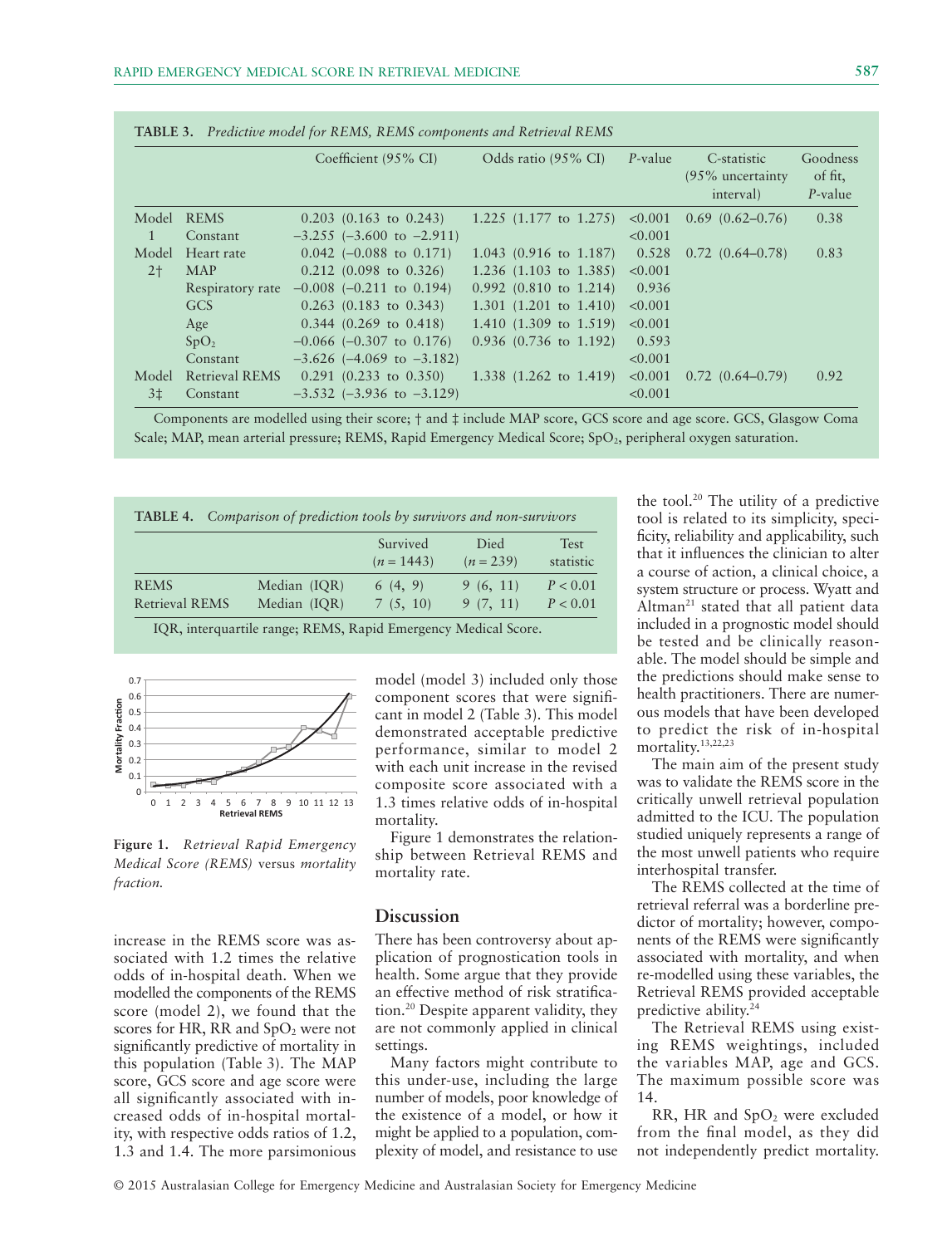The poor performance of these parameters could be due to poor collection methods, faulty equipment and time limitations.25 In addition, RR is traditionally 'estimated' at the bed side more often than carefully measured; HR might be influenced by many factors in the early dynamic phase of a critical illness (such as pain, awareness, anxiety), none of which are necessarily associated with survival; and  $SpO<sub>2</sub>$  in the acute phase of assessment and stabilisation for transfer might be dynamically effected by variation or optimisation of inspired oxygen concentration or early ventilator settings. It is likely that the more reliably predictive variables of MAP and GCS are less susceptible to early variability related to intervention, collection or measurement factors.

The need for critical care interhospital retrieval is not always related to, or driven by the severity of illness. Health system factors are also associated with transfers. These factors might include geographical distribution of hospitals and ambulance services, economic drivers such as bed availability at a referral service, and availability of specialist treatment in a limited number of hospitals within a system.26 The degree to which such non-clinical factors drive transfer of lower risk intensive care patients is unknown, but might influence the reliability of a clinical measurementbased outcome predictive tool. The vast majority (95.7%) of ARV transfers are driven by lack of availability of a specialised clinical specialty or service at the point of referral rather than lack of local infrastructure (ICU beds or available medical or nursing staff).19

In retrieval practice, critical care 'early warning tools' might be limited in their ability to provide strong predictions as they are not specifically designed for application to complex systems and less differentiated clinical problems.27 The present study has demonstrated that the Retrieval REMS score is an acceptable, although not strong indicator of ICU mortality within the defined population. Its application as an objective tool in real-life circumstances might assist retrieval clinicians who also balance subjective measures and logistic limitations in the management of high-risk transfers. Retrieval missions are commonly performed by different staff types with varying clinical skillsets, capability and experience (consultants, registrars, paramedics); and tasking of particular crew-mixes is often discretionary. The availability of a simple score (Retrieval REMS) that suggests a 1.3 times increased risk of in-hospital mortality per 1 point increase in score might have direct application to retrieval practice. When considered alongside the median Retrieval REMS score of 7 in survivors and 9 in non-survivors, this knowledge might allow retrieval coordinators to identify patients at highest risk and for whom higher levels of crew skill set should be considered. Similar influence might occur in regard to transport platforms and urgency of response, leading for instance to tasking of crews by helicopter rather than road ambulance for highest risk patients. Patients with a Retrieval REMS of 7 or more should be considered at increased risk of death. Clearly, other factors such as clinical complexity might also drive decision-making in regard to crew mix or skill set that might be required in any particular retrieval mission. The REMS score has been incorporated into ARV computerbased decision support tools as one of several factors used by retrieval coordinators when considering case complexity and crew-mix requirements in retrieval case formulation and planning. It is likely that as additional study is performed into the relationship between physiological and other measures and outcome, such tools will be further refined and provide greater utility.

#### *Limitations*

Although the Retrieval REMS showed acceptable predictive ability in the test population, stronger performance might be seen with a larger sample size.<sup>28</sup> The REMS and Retrieval REMS were only evaluated in adult patients transferred to a Victorian ICU by ARV, within the Victorian retrieval system. Assessment of the score in other settings might have positive or negative effects on statistical model performance and C-statistic.

#### **Conclusion**

The management of critically ill patients is complex. Mortality prediction tools have been developed in an attempt to stratify those most at risk. The availability of a validated tool such as Retrieval REMS assists recognition of high-risk patients and consideration of this risk in mission planning, crew allocation and response.

#### *Author contributions*

MPK, KW and BJG: substantial contribution to the conception or design of the work, the acquisition, analysis, and interpretation of data for the work; drafting the work or revising it critically for important intellectual content; and final approval and accountability of the version to be published. LS and MB contributed to the design of the work, the analysis and interpretation of data for the work; drafting the work or revising it critically for important intellectual content; and final approval and accountability of the version to be published.

#### *Competing interests*

None declared.

#### **References**

- 1. Cameron P, Jelinek G, Kelly AM, Brown AF, Little A. Livingstone C, ed. *Textbook of Adult Emergency Medicine*, 4th edn. London: Elsevier Health Sciences, 2014.
- 2. Arthur KR, Kelz RR, Mills AM *et al*. Interhospital transfer: an independent risk factor for mortality in the surgical intensive care unit. *Am. Surg.* 2013; **79**: 909–13.
- 3. Hill AD, Vingilis E, Martin CM, Hartford K, Speechley KN. Interhospital transfer of critically ill patients: demographic and outcomes comparison with nontransferred intensive care unit patients. *J. Crit. Care* 2007; **22**: 290–5.
- 4. Fan E, MacDonald RD, Adhikari NK *et al*. Outcomes of interfacility critical care adult patient transport: a systematic review. *Crit. Care* 2006; **10**: R6.